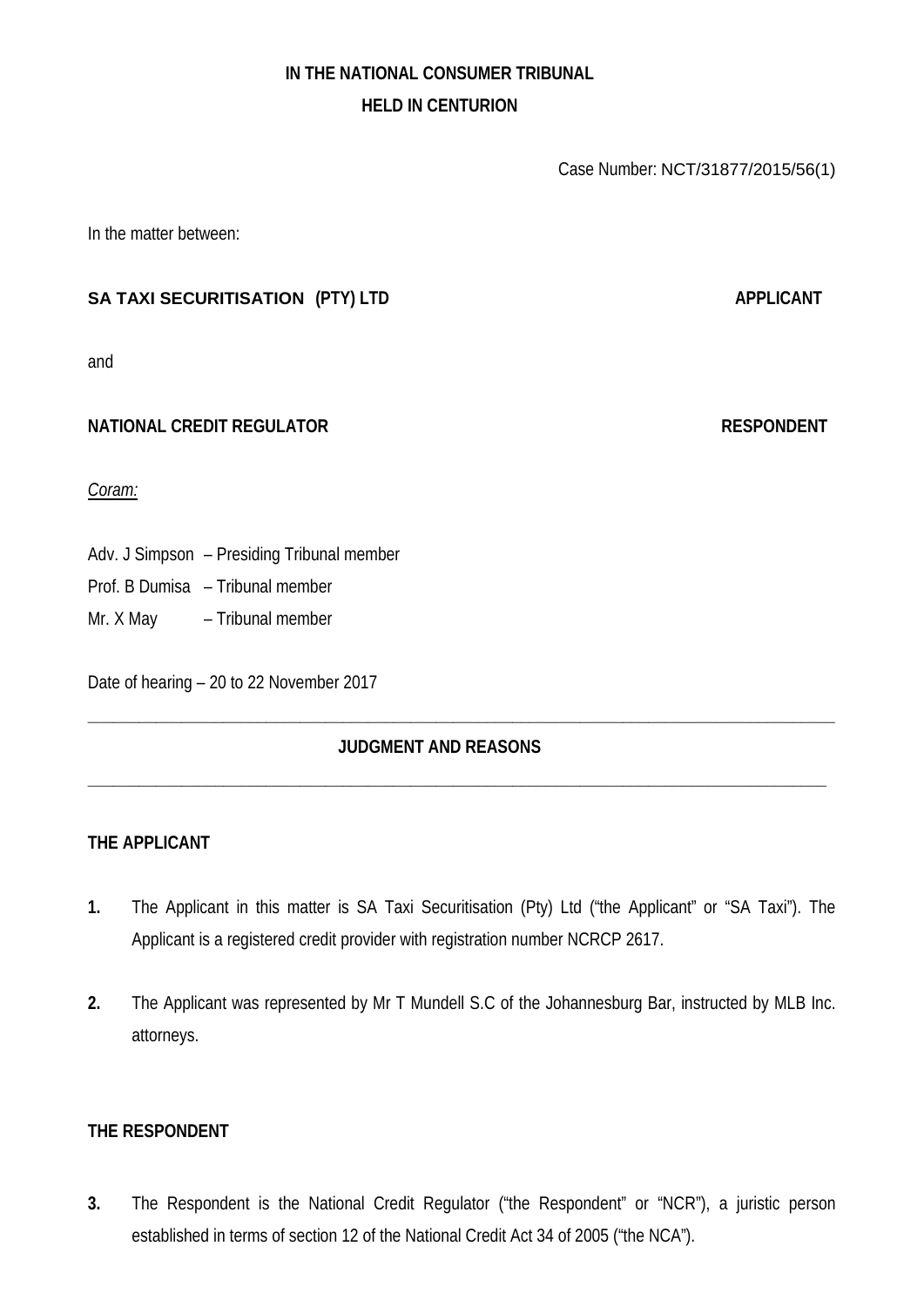**4.** The Respondent was represented by Mr C Loxton S.C of the Johannesburg Bar, assisted by Mr A Govender, also of the Johannesburg Bar. They were instructed by MJS Inc. attorneys.

# **BACKGROUND**

- **5.** This matter has a long and convoluted history stretching back to 2007. For the purposes of this judgment only the most relevant issues will be summarised.
- **6.** On 2 November 2011 the NCR received a complaint from an attorney's firm called Dawid Hugo Inc. The complaint was lodged on behalf of 6 complainants. It was alleged that the six complainants had entered into credit agreements with SA Taxi to finance the purchase of minibus taxis. They were charged monthly insurance on the vehicles by SA Taxi. SA Taxi however received a discount from the insurer in return for the annual payment of these premiums. This discount or benefit was however not disclosed or passed on to the complainants. It was alleged that this was a contravention of section 106(5) of the NCA which prohibits a credit provider from adding any surcharge, fee or additional premium above the actual cost of the insurance. The credit provider is further obliged to disclose any fee, commission remuneration or benefit receivable by the credit provider. The Dawid Hugo attorney firm was also simultaneously acting on behalf of the complainants in opposing applications for summary judgment brought by SA Taxi in the High court.
- **7.** During October 2013 the NCR advised SA Taxi of an investigation being done into SA Taxi allegedly charging their clients for monthly insurance while receiving a 15% discount from the insurance company it was paid to. Their clients were not aware of the discount and never received the benefit of the discount. Following an exchange of correspondence, the NCR issued a compliance notice to SA Taxi dated 27 November 2013. The compliance notice essentially called on SA Taxi to refund to its clients all the excess amounts charged for insurance.
- **8.** During December 2013 SA Taxi lodged an application in terms of section 56 of the NCA with the Tribunal objecting to the compliance notice. During April 2014 the parties reached a settlement on the matter. The NCR essentially agreed to a cancellation of the compliance notice on condition that SA Taxi provides them with the documents initially requested in its investigation. The investigation by the NCR would further continue.
- **9.** The investigation by the NCR continued with the summoning of SA Taxi employees to the NCR and further exchanges of correspondence. This resulted in the NCR issuing a further compliance notice to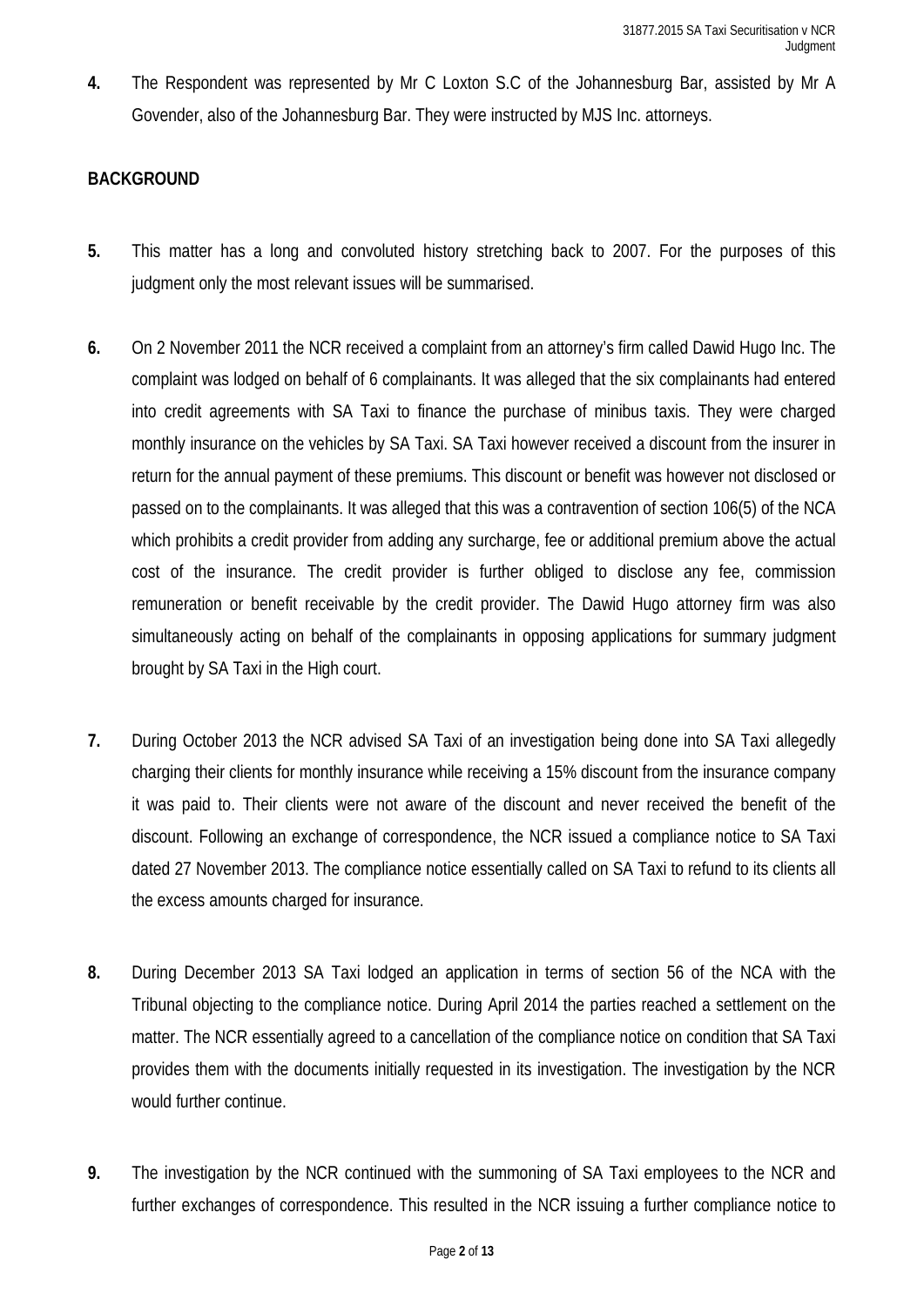SA Taxi dated 1 September 2015. For the purposes of this judgment it is necessary to quote the contents of the notice in full –

# *A. The National Credit Regulator ("NCR") has conducted an investigation in terms of the National Credit Act 34 of 2005 ("the Act") which has led the Regulator to believe that:*

- *1. Between October 2007 and October 2010 you entered into credit agreements with consumers for the financing of motor vehicles, in particular minibus taxis, and, as a term of those credit agreements required the consumers to maintain for the duration of the credit agreements insurance cover against damage to or loss of the vehicles financed in terms of the credit agreements;*
- *2. You proposed to consumers the purchase of particular insurance policies in respect of the financed motor vehicles, including policies with Hollard Insurance Company Ltd ("Hollard") and/or Clarendon Transport Underwriters (Pty) Ltd ('Clarendon');*
- *3. In respect of those consumers who purchased the insurance proposed by you, you, or another person or entity acting on behalf or instruction, debited the said consumers' accounts with annual premiums and collected premiums from the consumers on a monthly basis;*
- *4. You, or another person or entity acting on your behalf or instruction, paid to Hollard and/or Clarendon on behalf of the consumers annual premiums in respect of those insurance policies arranged by you and placed with Hollard and/or Clarendon;*
- *5. As a result of the payment of premiums on the aforesaid insurance policies on an annual basis, you became entitled to and received a 15% discount or rebate on the insurance premiums;*
- *6. The 15% discount or rebate on premiums afforded to you was retained by you or by another person or entity who received that discount or rebate on your behalf or with your instruction or consent;*
- *7. The 15% discount or rebate afforded to you was not reflected in the monthly insurance premiums charged to and collected from consumers in that consumers paid 15% more than the actual cost of the premium paid by you, or the person or entity acting on your behalf or with your instruction or consent, to the insurer; and*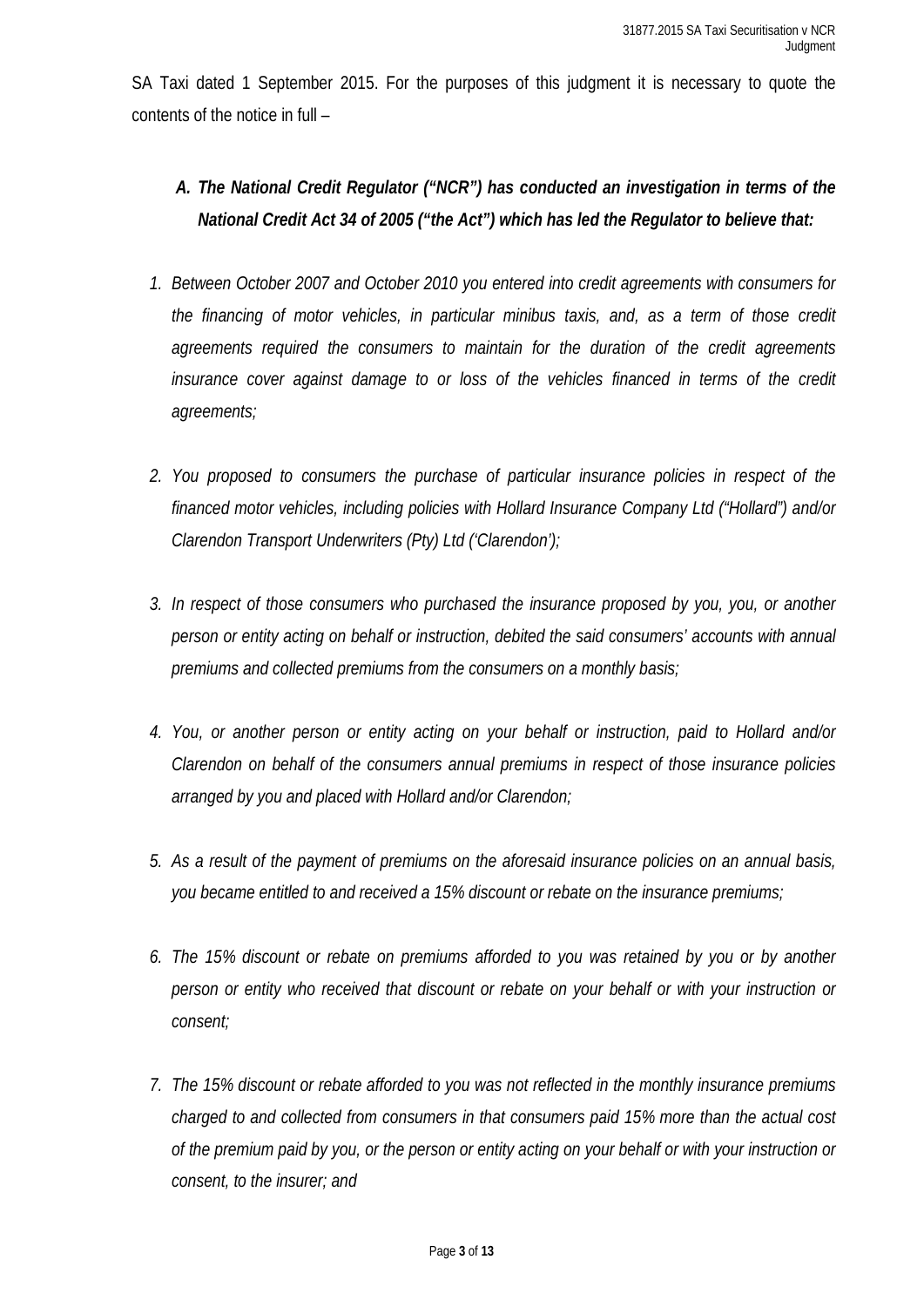- *8. The 15% discount or rebate was not passed onto and disclosed to the consumers by you or by another person or entity acting on your behalf or with your instruction or consent.*
- *B. In terms of sections 55(1) and 55(3) of the National Credit Act 34 of 2005 ("the Act"), your attention is drawn to the fact that you have failed to comply with the following provisions of the Act:*
- *(a) Section 100(1)(d) in that you charged an amount to or imposed a monetary liability on consumers in respect of a fee, charge, commission, expense or other amount payable by you to a third party in contravention of section 102;*
- *(b) Section 101(1)(e) in that you have concluded credit agreements with consumers which credit agreements required payment by the consumers of amounts in excess of the cost of credit insurance provided for in terms of section 106 of the Act;*
- *(c) Section 102(2)(c)(i) in that you have charged consumers an amount of credit insurance as contemplated by section 102(1)(f) in excess of the actual amount paid by you to the insurer for the*  insurance after taking into account the discount or rebate received by you which discount or *rebate was not passed onto consumers;*
- *(d) Section 106(5)(a) in that in respect of the aforementioned insurance policies you have added an additional surcharge, fee or premium above the actual cost of the insurance;*
- *(e) Section 106(5)(b)(i) in that you failed to disclose to consumers the true cost to consumers of the insurance in that it was not disclosed to the consumers that the insurance premiums would be payable monthly but debited annually and that the annual premium so debited would be included in the deferred amount under the credit agreement on which interest would accrue; and*
- *(f) Section 106(5)(b)(ii) in that you failed to disclose to the consumers the premium discounts or rebates received by you in relation to the aforementioned insurance policies.*
- *C. In terms of section 55(3) of the Act, you are required to take the following steps to address the non-compliance with the Act:*

*By no later than 21 September 2015, you are required to:*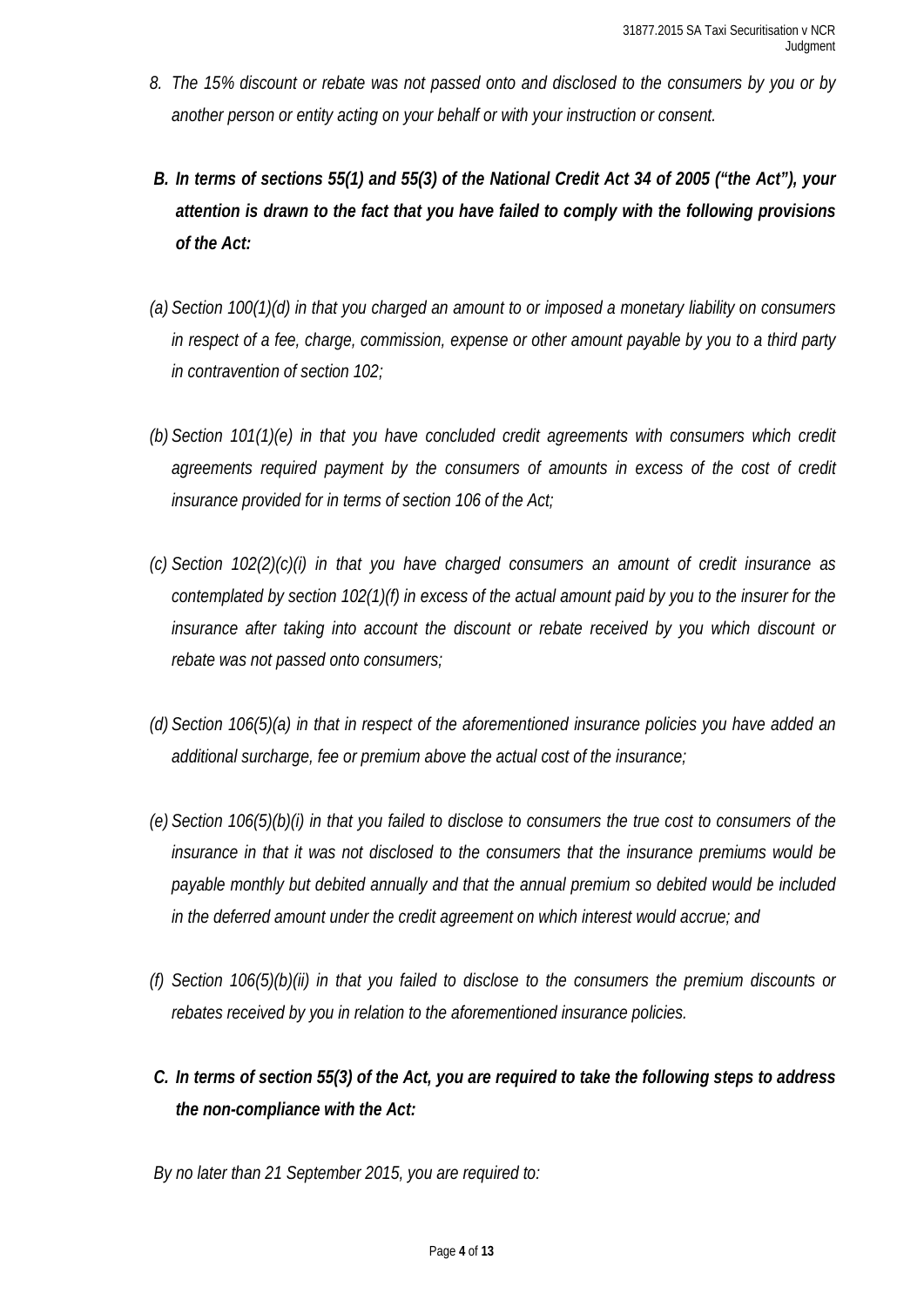- *(a) Provide the National Credit Regulator with a statement of all premium discounts or rebates received or receivable by you or any entity or person acting on your behalf or instruction from Hollard and/or Clarendon between October 2007 and October 2010;*
- *(b) Refund to all consumers falling within paragraph (a) above the premium discounts or rebates received from the insurer on account of all amounts paid by such consumers in respect of insurance premiums in excess of the actual premium payable under the relevant insurance policy after taking into account any discount , deduction or rebate, in respect of such insurance premiums;*
- *(c) Refund to all consumers falling within paragraph (b) above the interest amount charged on such consumers on account of the full credit insurance premiums having been included in the principal debt deferred under their credit agreements;*
- *(d) Provide the National Credit Regulator with a statement of all refunds paid to consumers in terms of paragraphs (a) and (b) above, including the amounts so paid, the basis upon which the amounts paid were calculated, the date on which payment was made, the manner of payment and the identity of the consumer to whom payments were made*
- *(e) Provide the National Credit Regulator with a statement of all refunds owing to the consumers in terms of paragraphs (a) and (b) above but not yet paid, including the amounts owing, the identity of consumers to whom payments are owed and the reasons for non-payment.*
- *D. As required in terms of section 55(3)(e), we would like to bring to your attention that the following orders may be made and penalties may be imposed if the required steps are not taken to rectify the areas of non-compliance:*
- *1. The National Credit Regulator may refer this matter to the Tribunal, which may impose the penalties as per prescribed in section 150 of the Act for each act of non-compliance, including,*
	- *(a) declaring any conduct to be prohibited;*
	- *(b) interdicting such prohibited conduct;*
	- *(c) imposing an administrative fine not exceeding the greater of 10% of the annual turnover during the preceding financial year of R1 000 000 (one million rand);*
	- *(d) suspending or cancelling a registration;*
	- *(e) any other appropriate order.*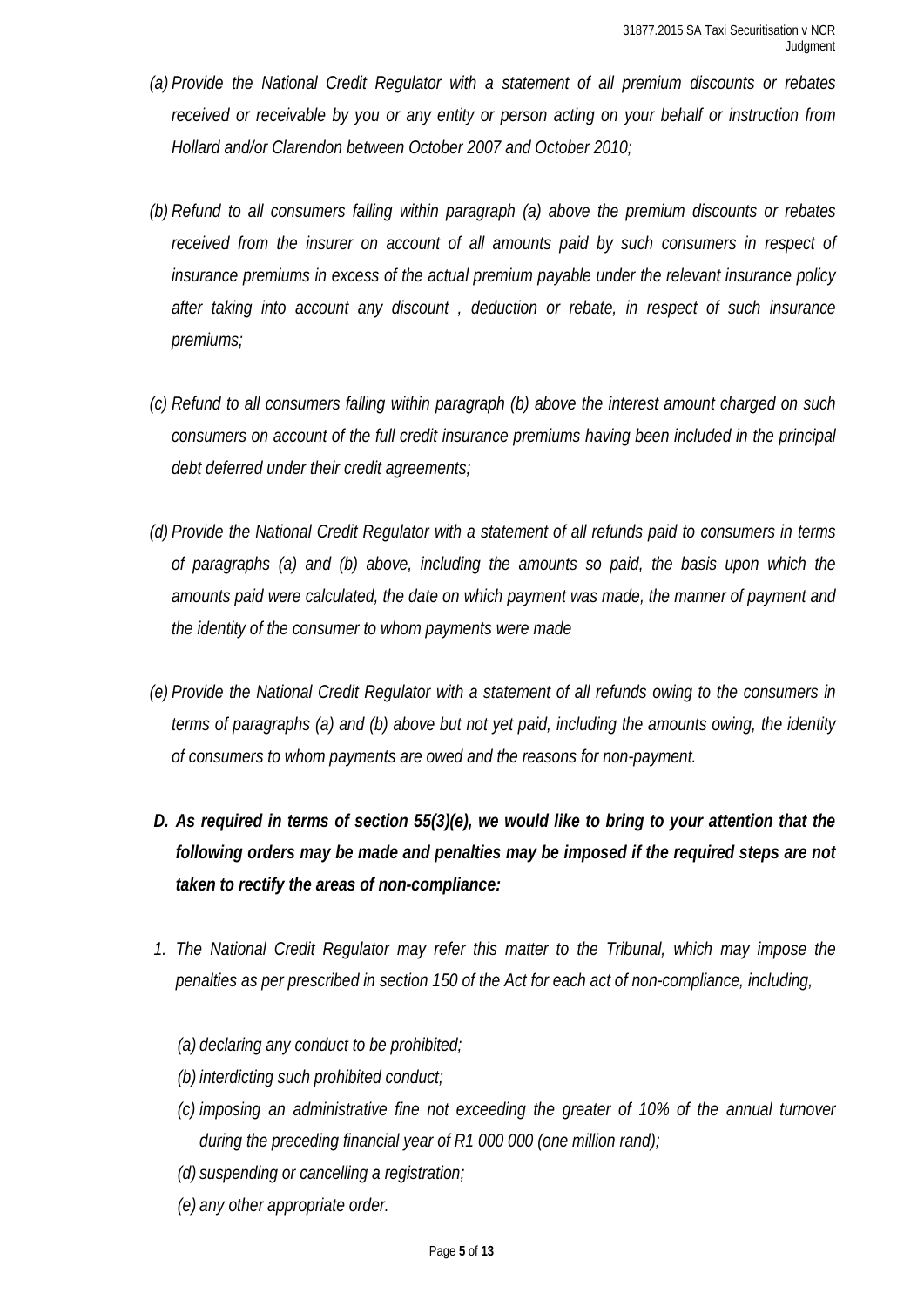- *2. Failure to comply with this notice without raising an objection in terms of section 56 may result in the National Credit Regulator referring the matter to the National Prosecution Authority if the*  failure to comply constitutes an offence in terms of the Act, or otherwise to the National Consumer *Tribunal for an appropriate order.*
- *E. We wish to bring your attention that you may object to this Notice in terms section 56 of the Act and may request the Nation Consumer Tribunal to review this Notice within 15 business days after receiving this Notice.*
- **10.** SA Taxi lodged an application with the Tribunal in January 2016, in terms of section 56 of the NCA, to have the compliance notice set aside.

# **SUMMARY OF THE EVIDENCE**

- **11.** The very basic facts of the matter do not appear to be in dispute. SA Taxi started granting loans for the purchase of taxi vehicles from at least 2006. As part of the loan agreement it had with its clients, it required the client to have comprehensive insurance in place for the vehicles purchased and financed by SA Taxi. The monthly cost for this insurance was added to the monthly instalment payable on the loan agreement. The insurance cover for these vehicles was provided by Hollard insurance company. For the period of July 2007 until October 2010 SA Taxi paid these insurance premiums to Hollard on an upfront annual basis. Due to the premiums being paid on an annual basis, Hollard paid an amount, equivalent to 15% of these premiums, back to SA Taxi. The clients of SA Taxi were not made aware of this payment to SA Taxi by Hollard and did not receive this 15% payment in any form of discount or refund on the premiums paid. From October 2010 the annual payment arrangement ceased and the premiums were thereafter paid by SA Taxi to Hollard on a monthly basis, as they were received from the clients. No further 15% payments were therefore made by Hollard after that date.
- **12.** The total amount paid back by Hollard to SA Taxi for this period was R109 627 207,02 (One hundred and nine million, six hundred and twenty seven thousand and two hundred and seven rand and two cents).
- **13.** As per their compliance notice, the NCR regards the 15% payments as a contravention of sections 100, 101, 102 and 106 of the NCA.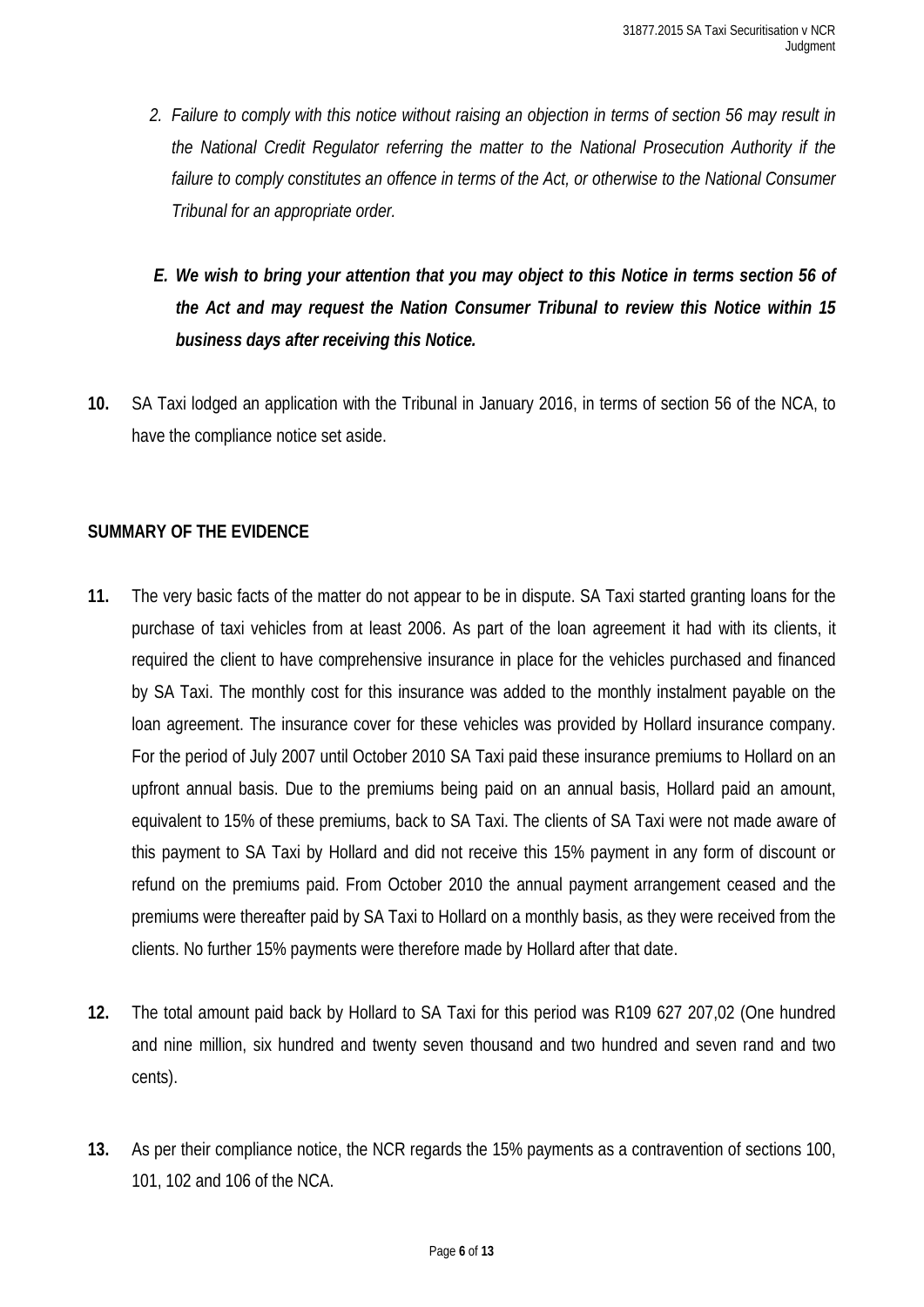**14.** SA Taxi has objected to the notice on numerous grounds but is essentially of the view that the agreement between Hollard and SA Taxi is of an entirely separate nature to the agreement between Hollard and its clients. SA Taxi did not receive any discount or benefit on the premiums. SA Taxi had to borrow money from its bankers to enable it to pay the premiums on an annual up front basis and incurred finance changes in this regard. The repayment of the 15% was merely a reimbursement of these expenses. These payments were treated and recorded as "Premium finance charges" and not as any form of discount.

### **INITIAL POINTS RAISED BY THE APPLICANT**

**15.** The Applicant raised a number of issues regarding the compliance notice. Although they were not specifically raised as points *in limine* they can be treated as such and dealt with before the main issues in contention are traversed.

#### **Process followed by the NCR**

- **16.** SA Taxi submitted that the NCR followed the incorrect process in issuing a compliance notice. It submits that, following the investigation of the complaint lodged by Dawid Hugo, the NCR was supposed to have followed the process set out in section 140 of the NCA. It could not issue a compliance notice. Sections 55 and 140 are very different. Section 55 does not provide for a process whereby a complaint is received and the NCR then issues a compliance notice. Section 140 clearly states that the NCR was required to refer the matter to the Tribunal. The issuing of a compliance notice is not provided for by section 140.
- **17.** The NCR is of the view that there is nothing in the NCA which dictates the process which must be followed by the NCR. It could elect to issue a compliance notice or refer the matter to the Tribunal.
- **18.** A plain reading of both sections 55 and 140 of the NCA do not exhibit any clear prohibition against the NCR issuing a compliance notice in this matter. Section 55 stands on its own and does not refer to section 140 in any way. The only prerequisite for the issuing of a compliance notice is that the NCR must have reasonable grounds for its belief that the registrant is not complying with its conditions of registration. No allegations have been made by the Applicant that these requirements have not been met.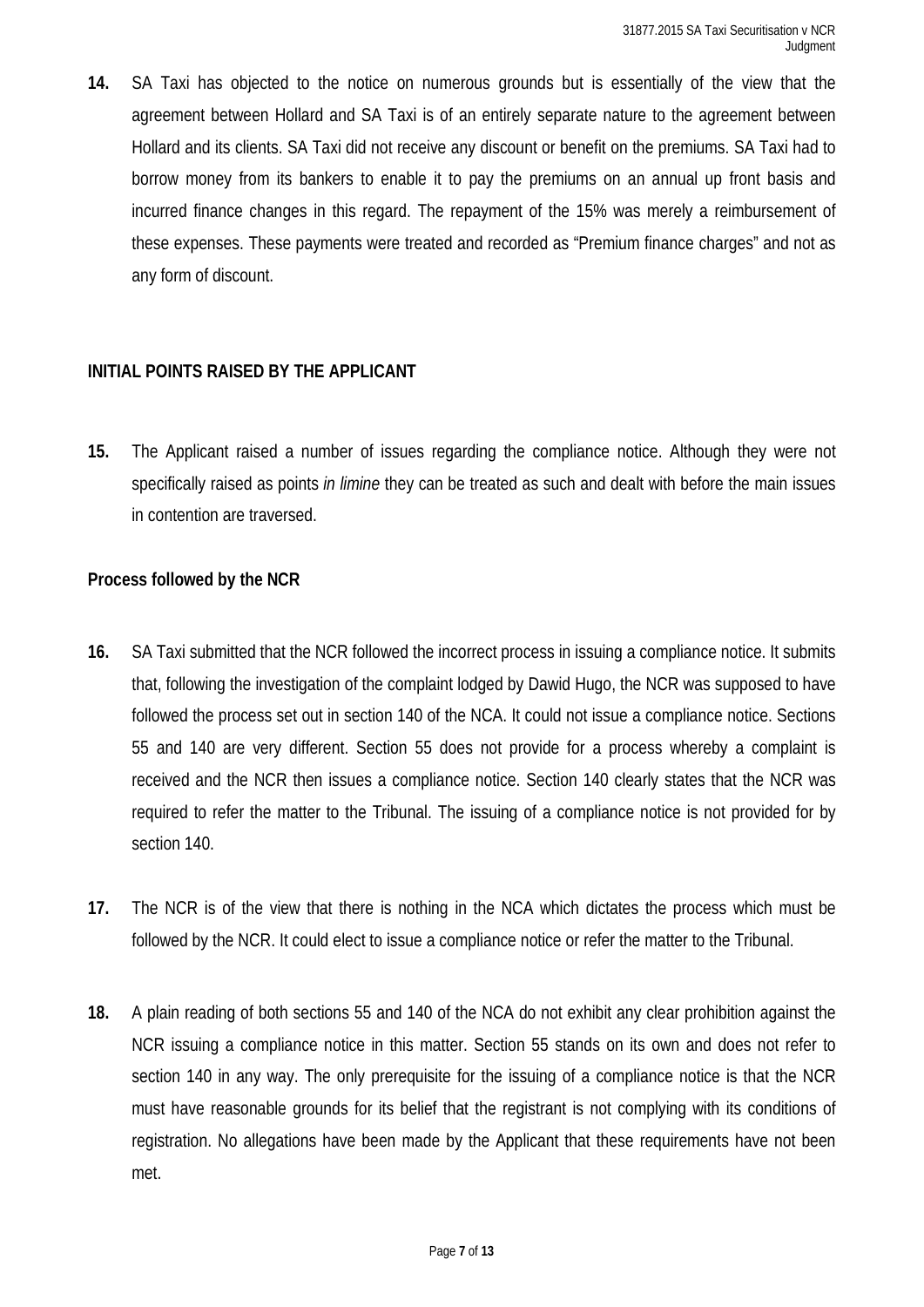- **19.** It may be that the compliance notice process is intended for situations where the alleged noncompliance is of a less serious or less complex nature, which can be more easily and speedily cured than a referral to the Tribunal. The nature of the allegations made against the Applicant is certainly complex and serious enough that a referral may have been more appropriate. The NCA does not however limit the NCR to any specific course of action or process.
- **20.** The Applicant's objection to the process followed by the NCR in issuing a compliance notice is therefore dismissed.

# **Fair administrative action**

- **21.** The Applicant submits that the decision by the NCR to issue a compliance notice constitutes an administrative action, which therefore falls under the *Promotion of Administrative Justice Act 3 of 2000* (PAJA). In accordance with PAJA the issuing of the compliance notice must therefore have been done in a procedurally fair manner. The Applicant submits that the NCR did not provide the Applicant with a fair opportunity to respond to the new evidence it obtained before issuing the second compliance notice. The Applicant therefore requests that the compliance notice be set aside on this basis.
- **22.** The NCR submitted that the issuing of a compliance notice is not administrative in nature. Section 55 of the NCA clearly provides for a process whereby a party can object to the notice. The Respondent referred to the matter of *Competition Commission v Yara 2013 (6) SA 404 SCA* in which the court stated –

*"But as I see it, the CAC's motivation conflates the requirements of an initiating complaint and a referral and misses the whole purpose of an initiating complaint. In fact, it is in direct conflict with the judgment of this court in Simelane and Others NNO v Seven-Eleven Corporation SA (Pty) Ltd and Another2003 (3) SA 6* NCT/31877/2015/56(1) *4 (SCA) ([2003] 1 All SA 82) para 17, which in turn relies on statements in the decision of the tribunal in Novartis SA (Pty) Ltd v Competition Commission CT22/CR/B Jun01 paras E 35 – 61. What these statements of Novartis make plain is that the purpose of the initiating complaint is to trigger an investigation*  which might eventually lead to a referral. It is merely the preliminary step of a process that does not affect the respondent's rights. Conversely stated, the purpose of an initiating *complaint, and the investigation that follows upon it, is not to offer the suspect firm an opportunity to put its case. The commission is not even required to give notice of the complaint and of its investigation to the suspect. Least of all is the commission required to engage with the suspect on the question whether its suspicions are justified. The principles of administrative justice are observed in the referral and the hearing before the tribunal. That is when the suspect firm becomes entitled to put its side of the case"* (my underlining).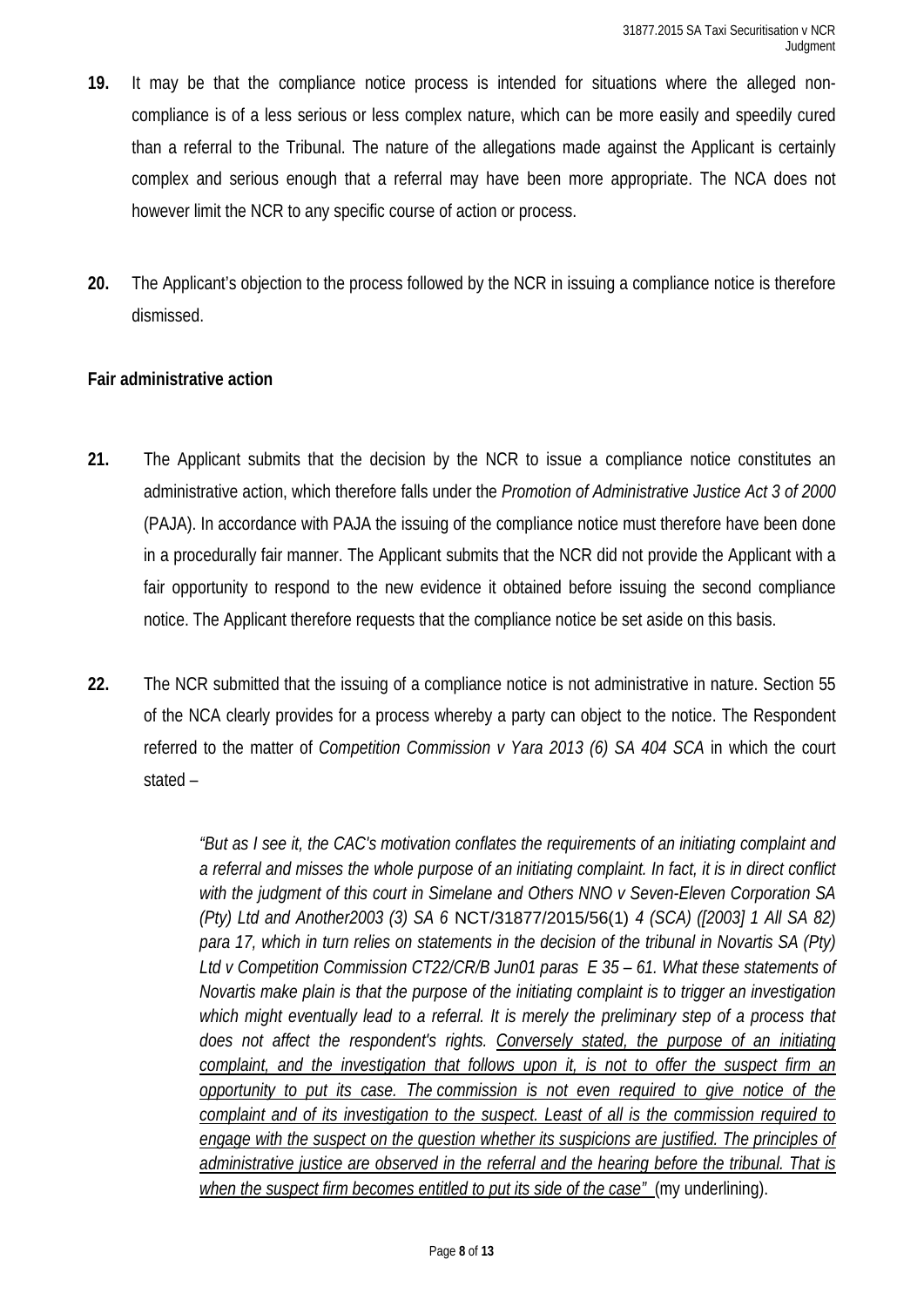- **23.** The NCR further argued that the National Consumer Tribunal is not a tribunal as referred to in PAJA and therefore cannot make a finding that PAJA has been contravened.
- **24.** There have been a number of National Consumer Tribunal judgments that have found that PAJA is applicable to the issuing of compliance notices in terms of the NCA and the Consumer Protection Act 68 0f 2008 ("The CPA").
- **25.** It appears that the approach adopted by the Tribunal in the matter of *City of Johannesburg v NCC NCT/2667/2011/101 SAFLII,* involving the National Consumer Commission (NCC), was in part based on the fact that the enforcement guidelines applicable to the NCC contain a reference to the provisions of PAJA which must be taken into account. However, there is no indication of any similar provision in the NCA or the NCA regulations.
- **26.** The Tribunal judgment, *Telsek Investments 1043 CC v NCR NCT/742/2010/56 SAFLII*, which subsequently dealt with a compliance notice issued in terms of the NCA, appears to have merely accepted that PAJA was applicable. The same approach was followed in the matter of *Moneyline Financial Services (Pty) Ltd v NCR NCT 18874/2014/56 SAFLII.* These judgments do not however contain the reasoning for this conclusion reached.
- **27.** In my view the applicability of PAJA to the issuing of a compliance notice in terms of the NCA and whether or not it constitutes administrative action is not as settled as it would appear.
- **28.** For the purposes of this judgment it is however not necessary to consider the provisions of PAJA in detail. It suffices to say that although the *Yara* matter dealt with a referral by the Competition Commission, the principle being expressed by the court is clear, the regulator is not required to engage with the party being investigated and allow them to make representations. Their rights to a fair administrative process are provided for in a hearing before the Tribunal. This principle can be applied equally to the issuing of a compliance notice. Section 55 of the NCA already clearly provides that the compliance notice can only be issued on reasonable grounds and prescribes what it must contain. Section 56 provides for a clear process whereby the aggrieved party can apply to the Tribunal for the compliance notice to be set aside. Therefore the NCA already provides for fair administrative action in this specific regard and the provisions of PAJA are not necessary, even if it were applicable.
- **29.** Even if I am wrong in this, the process which resulted in the second compliance notice being issued took place over a number of years and involved constant interaction and consultation between the parties. The second compliance notice was in all material respects the same as the first. Even if the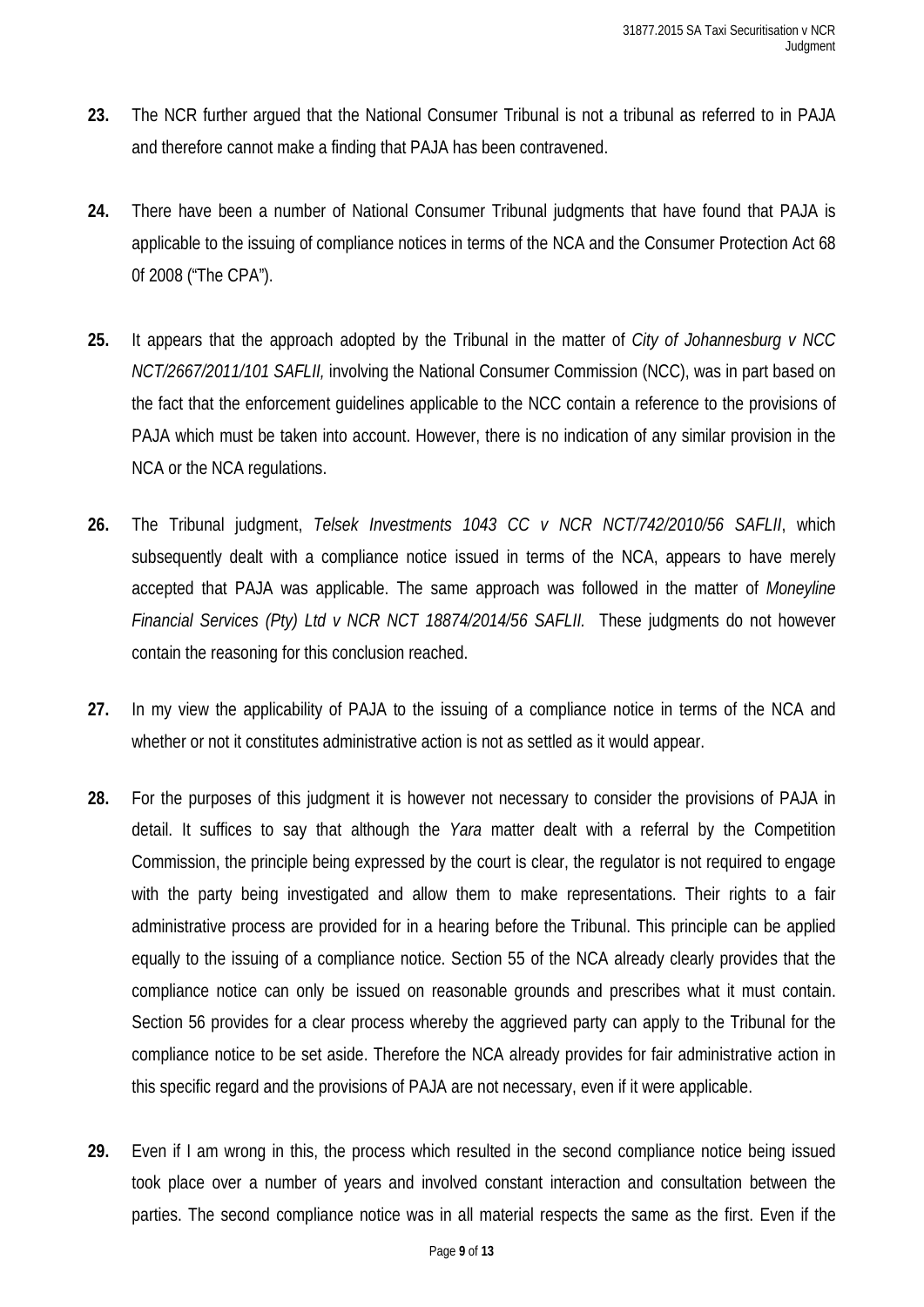NCR had allowed SA Taxi to make further representations prior to the issuing of the second compliance notice there is nothing to suggest that the conclusion would have been any different. There is no basis for a finding that the entire process constitutes an unfair administrative process in terms of PAJA.

**30.** The Applicant's submissions in this regard are therefore dismissed.

## **Prescription**

- **31.** SA Taxi submits that section 166 of the NCA prevents the Regulator from referring any complaint to the Tribunal which is older than three years. It submits that the complaints by Dawid Hugo were lodged in October 2011 and the second compliance notice was issued in September 2015. The second compliance notice was therefore issued outside the three year period.
- **32.** The NCR submitted that section 166 refers to a referral of a complaint to the Tribunal. It does not refer to sections 55 and 56 which constitute an objection to a compliance notice. The concepts are not the same. Sec 166 is therefore not applicable to the matter before the Tribunal. The NCR further submits that the prohibited conduct of SA Taxi is still ongoing, in that it has not refunded its clients, the time bar can therefore not apply.
- **33.** Section 166 of the NCA states –

*166. Limitations of bringing action.—(1) A complaint in terms of this Act may not be referred or made to the Tribunal or to a consumer court more than three years after —*

*(a) the act or omission that is the cause of the complaint; or (b) in the case of a course of conduct or continuing practice, the date that the conduct or practice ceased.*

**34.** Section 166 serves the same purpose as many other similar sections in most legislation. As the court stated in the matter of *Road Accident Fund and Another v Mdeyide (CCT 10/10) [2010] ZACC 18; 2011 (1) BCLR 1 (CC) ; 2011 (2) SA 26 (CC) (30 September 2010)* SAFLII -

In the interests of social certainty and the quality of adjudication, it is important though that *legal disputes be finalised timeously. The realities of time and human fallibility require that disputes be brought before a court as soon as reasonably possible. Claims thus lapse, or prescribe, after a certain period of time. If a claim is not instituted within a fixed time, a litigant*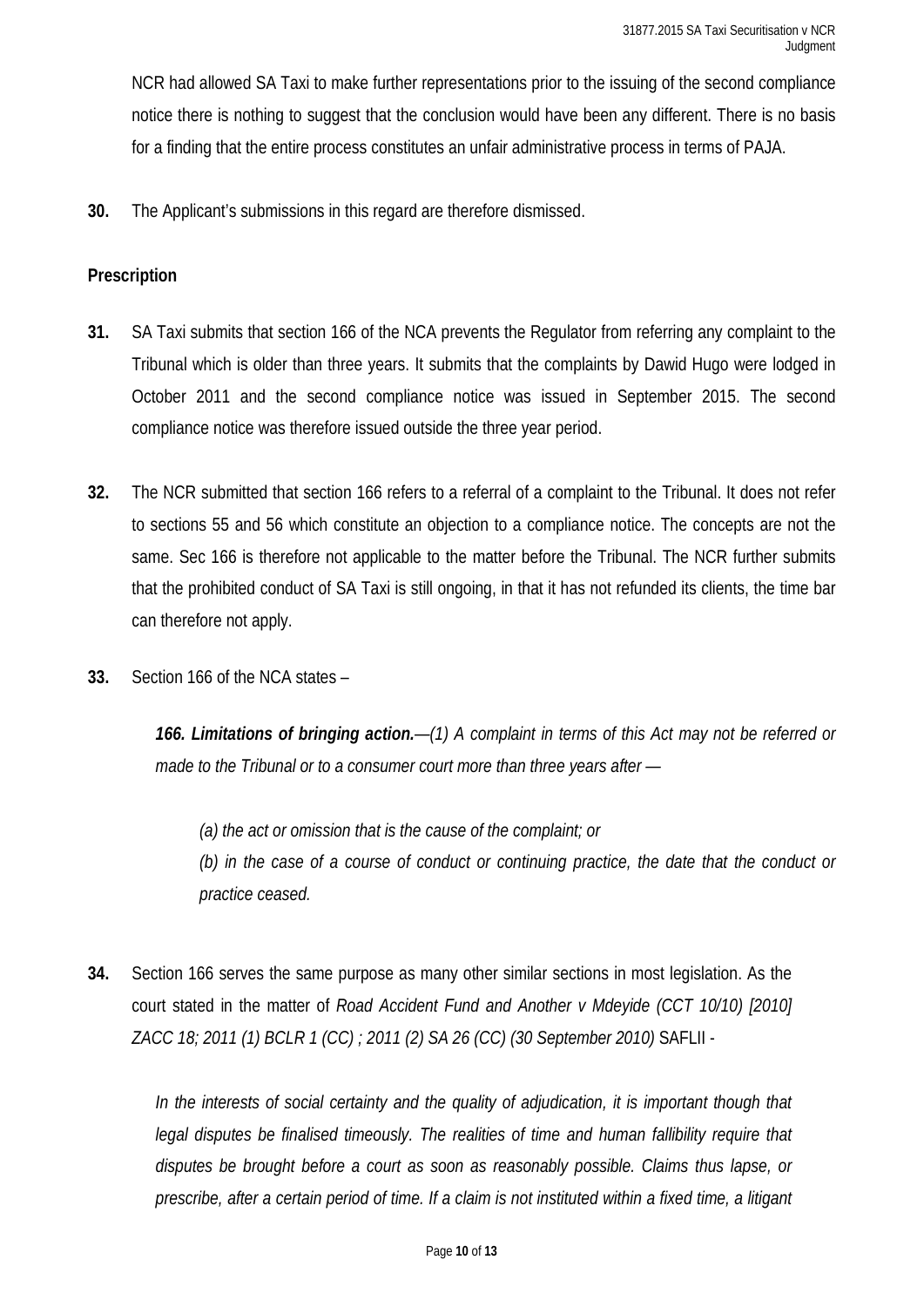*may be barred from having a dispute decided by a court. This has been recognised in our legal system – and others – for centuries.*

- **35.** The general principle applicable to section 166 is therefore clear, the act or omission, which is the basis of the complaint serving before the Tribunal, may not be more than three years old. The process by which the act or omission may have ended up before the Tribunal is not mentioned in section 166. Considering the purpose of section 166 and similar prescription clauses, whether the complaint was pursued by means of a referral or by a compliance notice is therefore irrelevant. Any differentiation on the applicability of section 166 based on the process by which the complaint was pursued would be entirely artificial. It could never have been the intention of the legislature that one could avoid the consequences of section 166 by merely using a different section of the NCA to pursue a registrant for non-compliance.
- **36.** The act complained of in this matter arose in the period from October 2007 to October 2010. If one applies the clear provisions of section 166, the matter had to be brought before the Tribunal by October 2013. The first compliance notice was however only issued by the NCR on 27 November 2013. Although only a month later, this is outside the legislated 3 year time period. Even if one had to consider the provisions of section 166(1)(b), the date that the conduct ceased was in October 2010 and the same deadline of October 2013 applies.
- **37.** The submission by the NCR that the conduct is continuing, in that SA Taxi refuses to refund its customers, is not persuasive. Section 166 does not contain any provision referring to refunds to consumers. The conduct of SA Taxi ended in October 2010. After this date it did not make any further annual premium payments and it did not receive any further payments from Hollard. This is not disputed. Whether it refuses to refund its clients is not relevant for the purposes of section 166 and does not constitute continuing conduct for the purposes of section 166. The act or omission referred to in section 166 refers to the actions or omissions constituting non-compliance with the provisions of the act. Having to refund consumers may be a possible consequence of non-compliance but cannot itself be an act or omission constituting non-compliance with the NCA and a basis for arguing that the conduct is continuing. If this were the case no claim could ever prescribe until the responsible party actually admits guilt and refunds the amount owed.
- **38.** The Tribunal has made exceptions to a similar prescription provision in the CPA in appropriate circumstances. Such as regarding the three year period as having been interrupted while the complaint was lodged with the regulator<sup>1</sup>. This allowed the complainant to apply to the Tribunal

<span id="page-10-0"></span>Page **11** of **13** 1 See - Lazarus and Sarkin v RDB Project Management & Viscose NCT/36112/2016/75(1)(b)(P) SAFLII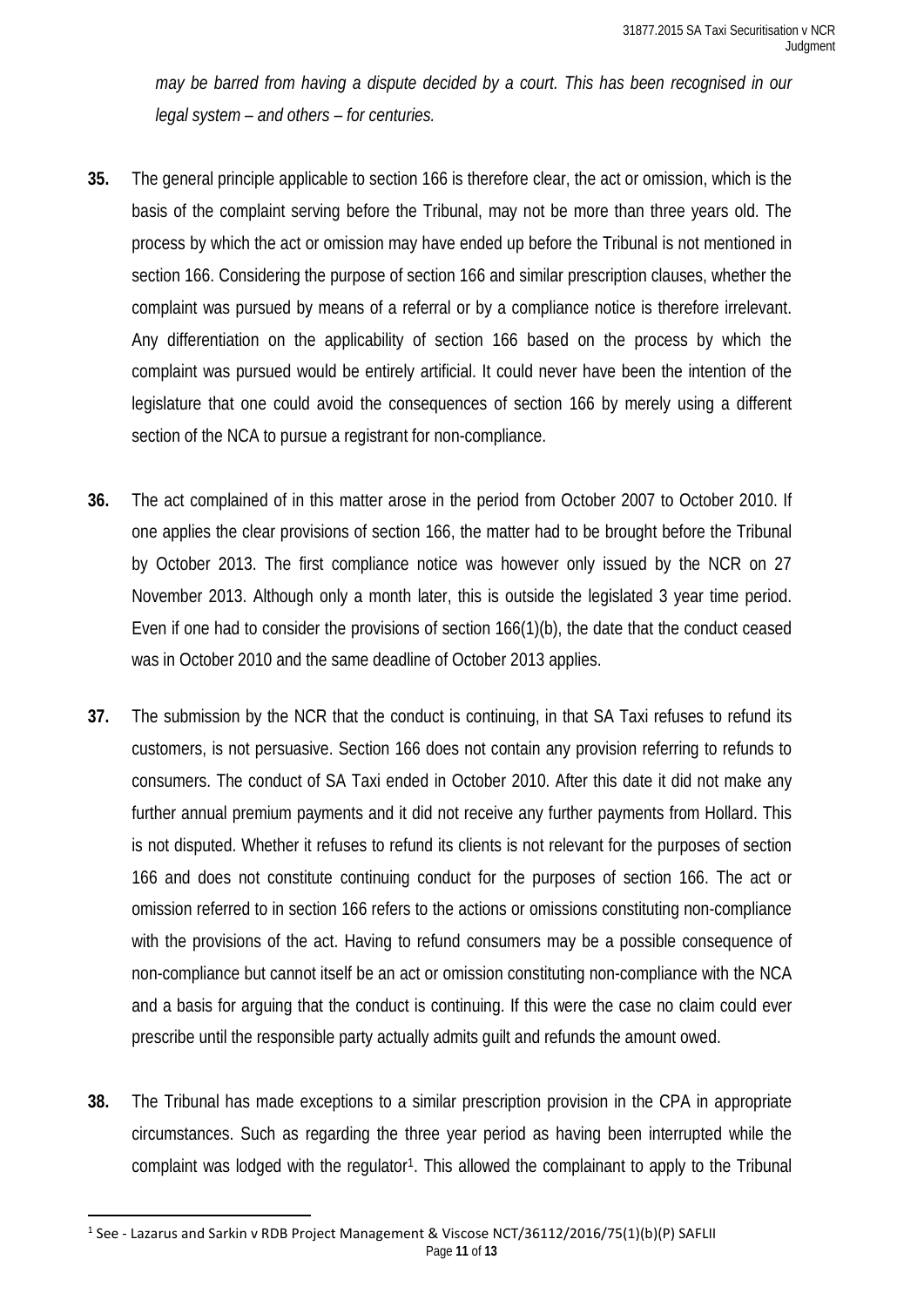for leave to hear the matter after receiving a notice of non-referral from the Regulator. In this matter however there is no basis for regarding the three year period as having been interrupted or suspended. The NCR should have investigated the matter as soon as the complaint was lodged in November 2011 and should have issued a compliance notice by no later than October 2013. When the first compliance notice was issued in November 2013 the complaint had already prescribed in terms of section 166. The subsequent objection filed with the Tribunal by SA Taxi and the subsequent issuing of the second compliance notice in September 2015 did not cure the original prescription of the entire complaint in October 2013. There is nothing in section 166 which allows parties to extend the time period by implied consent or ignorance.

**39.** The complaint regarding the actions of SA Taxi was lodged with the NCR on 2 November 2011. Both parties made submissions on the prescription period in relation to this date. This date is however not relevant for the purposes of section 166. The reference to "complaint" in section 166 merely relates to the normal process by which a matter would be brought before the Tribunal. Section 166 does not in any way refer to the date on which the complaint was received. It only refers to the date of the act or the omission that is the cause of the complaint. The prescription period therefore runs from the date of the act or the omission or from the date that the act or omission finally ceased. It is undisputed that the date on which the action or omission finally ceased is October 2010.

### **CONCLUSION**

 $\overline{a}$ 

- **40.** It is found that the acts of non-compliance, which the Applicant is accused of committing, took place more than three years before the matter was placed before the Tribunal. In terms of section 166 of the NCA, the act or omission forming the basis of the complaint before the Tribunal, may not be older than three years.
- **41.** Therefore the compliance notice issued against the Applicant must be set aside.